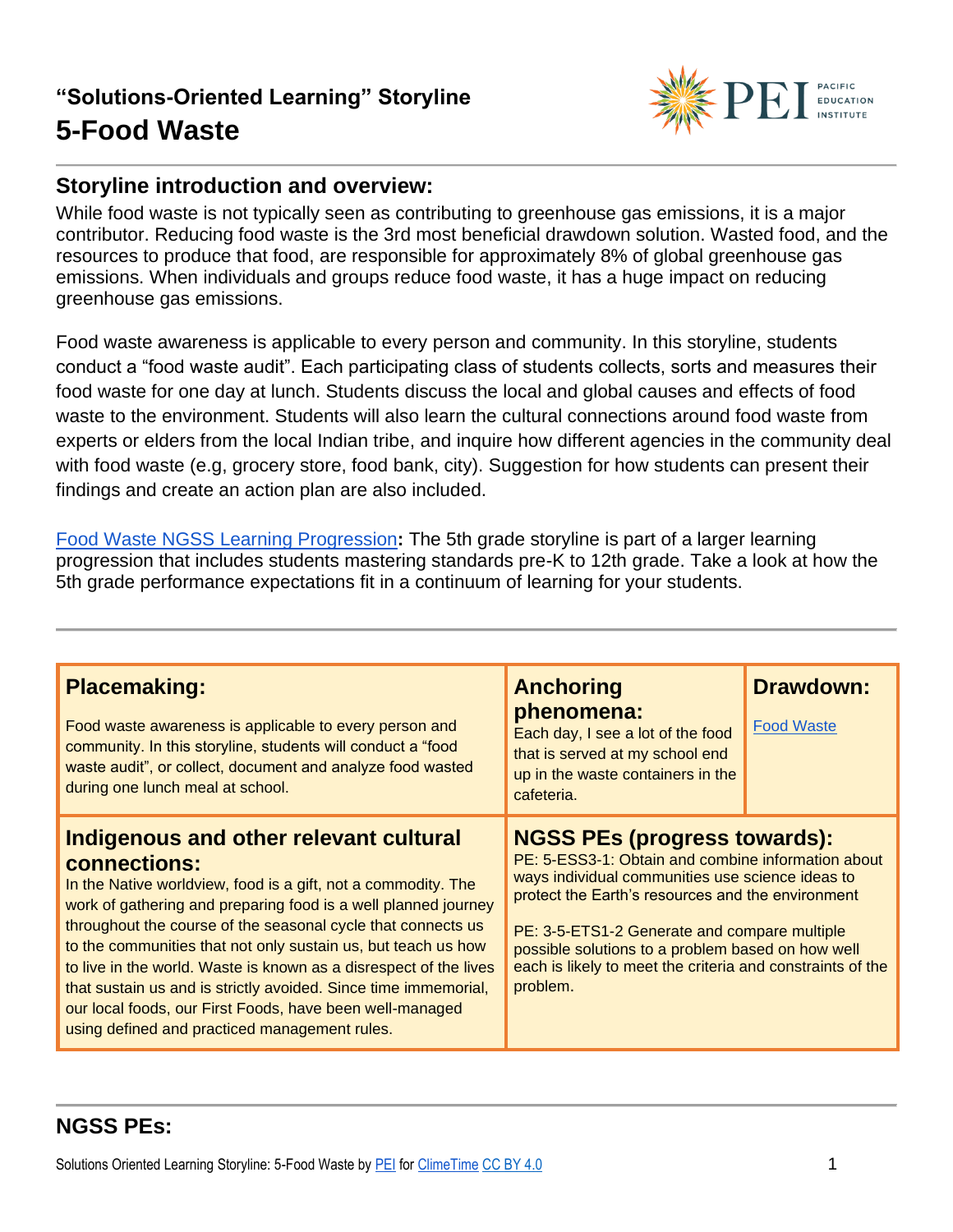

5-ESS3-1: Obtain and combine information about ways individual communities use science ideas to protect the Earth's resources and the environment

3-5-ETS1-2 Generate and compare multiple possible solutions to a problem based on how well each is likely to meet the criteria and constraints of the problem.

| <b>Science &amp; Engineering Practice</b><br>(SEP)                                                                                                                                                                                                                                                                                                                                                                                                                                                                         | Disciplinary Core Idea (DCI)                                                                                                                                                                                                                                                                                                                                                                                               |                                                                                                                                                                                                                                                                                                                                                                                             |
|----------------------------------------------------------------------------------------------------------------------------------------------------------------------------------------------------------------------------------------------------------------------------------------------------------------------------------------------------------------------------------------------------------------------------------------------------------------------------------------------------------------------------|----------------------------------------------------------------------------------------------------------------------------------------------------------------------------------------------------------------------------------------------------------------------------------------------------------------------------------------------------------------------------------------------------------------------------|---------------------------------------------------------------------------------------------------------------------------------------------------------------------------------------------------------------------------------------------------------------------------------------------------------------------------------------------------------------------------------------------|
| Obtaining, Evaluating, and<br><b>Communicating Information</b><br>Obtaining, evaluating, and communicating<br>information in 3-5 builds on K-2<br>experiences and progresses to evaluating<br>the merit and accuracy of ideas and<br>methods.<br>Obtain and combine<br>$\bullet$<br>information from books<br>and/or other reliable media<br>to explain phenomena or<br>solutions to a design<br>problem. (5-ESS3-1)                                                                                                       | <b>ESS3.C: Human Impacts on Earth Systems</b><br>Human activities in agriculture, industry, and<br>everyday life have had major effects on the land,<br>vegetation, streams, ocean, air, and even outer<br>space. But individuals and communities are doing<br>things to help protect Earth's resources and<br>environments. (5-ESS3-1)                                                                                    | <b>Systems and System Models</b><br>A system can be described<br>in terms of its components<br>and their interactions. (5-<br>ESS3-1)<br><b>Connections to Nature of Science</b><br><b>Science Addresses Questions About the</b><br>Natural and Material World.<br>Science findings are limited<br>$\bullet$<br>to questions that can be<br>answered with empirical<br>evidence. (5-ESS3-1) |
| <b>Constructing Explanations and Designing Solutions</b><br>Constructing explanations and designing<br>solutions in 3-5 builds on K-2 experiences<br>and progresses to the use of evidence in<br>constructing explanations that specify<br>variables that describe and predict<br>phenomena and in designing multiple<br>solutions to design problems.<br>Generate and compare<br>$\bullet$<br>multiple solutions to a<br>problem based on how well<br>they meet the criteria and<br>constraints of the design<br>problem. | <b>ETS1.B: Developing Possible Solutions</b><br>Research on a problem should be carried out<br>before beginning to design a solution. Testing a<br>solution involves investigating how well it performs<br>under a range of likely conditions.<br>At whatever stage, communicating with peers<br>about proposed solutions is an important part of<br>the design process, and shared ideas can lead to<br>improved designs. | Influence of Science, Engineering, and<br>Technology on Society and the Natural<br>World<br>Engineers improve existing<br>$\bullet$<br>technologies or develop new<br>ones to increase their<br>benefits, decrease known<br>risks, and meet societal<br>demands.                                                                                                                            |

#### **Teacher Background on Food Waste**:

Food waste was not a significant problem in the northwest before the 1850s. Traditional values around food for the Coast Salish people include "Food is the center of culture; Honor the food chain; Eat with the seasons; Eat a variety of foods", according to Traditional Native Foods of the [Puget Sound](https://www.burkemuseum.org/blog/salish-bounty-traditional-native-foods-puget-sound) (Burke museum in Seattle). In addition to not living by these values, the non-Indian inhabitants of the Pacific Northwest "rapidly altered ecosystems and restricted access to lands and waters, making it increasingly hard for Coast Salish people to collect traditional foods," interrupting the Coast Salish peoples' sustainable way of living. Not even two centuries later, "more food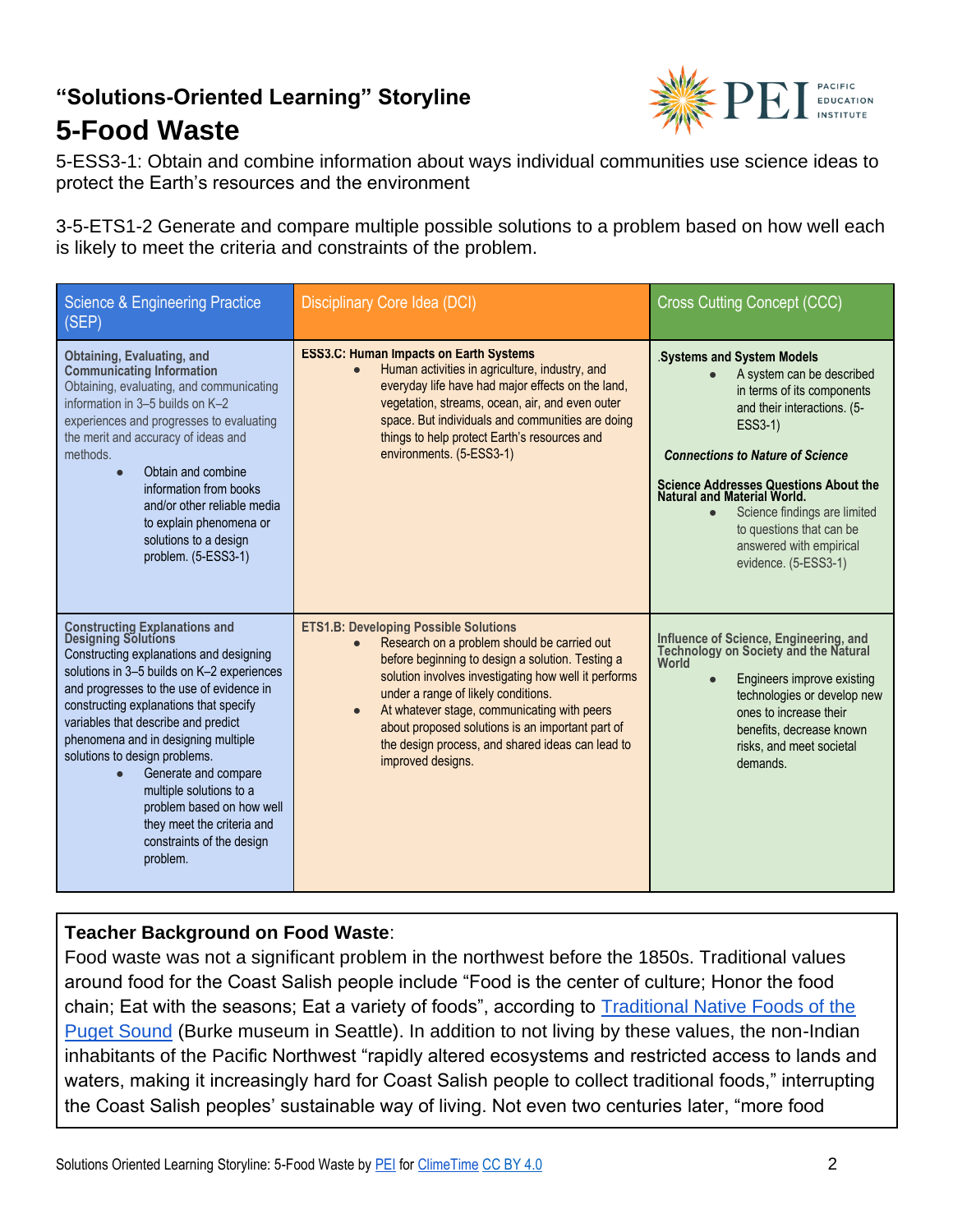

reached landfills and combustion facilities than any other single material in our everyday trash," according to [United States 2030 Food Loss and Waste Reduction Goal](https://www.epa.gov/sustainable-management-food/united-states-2030-food-loss-and-waste-reduction-goal).

According to the [Food and Agriculture Organization of the United Nations,](http://www.fao.org/food-loss-and-food-waste/en/) "one-third of food produced for human consumption is lost or wasted globally, which amounts to 1.3 billion tons per year. Food is lost or wasted throughout the supply chain, from initial agricultural production down to final household consumption. Food losses represent a waste of resources used in production such as land, water, energy and inputs, increasing the green gas emissions in vain." Also, "the decrease maybe be accidental or intentional, but ultimately leads to less food available for all."

A [Food Waste in a School Nutrition Program After Implementation of New Lunch Program](https://scholarworks.montana.edu/xmlui/bitstream/handle/1/9631/BykerShanks_JNEB_2014_A1b.pdf?sequence=1&isAllowed=y) 

[Guidelines,](https://scholarworks.montana.edu/xmlui/bitstream/handle/1/9631/BykerShanks_JNEB_2014_A1b.pdf?sequence=1&isAllowed=y) a Montana State University study to assess the amount of food waste by kindergarten and pre kindergarten students, found that over 45% of food and beverages served were wasted during one full school week, and "the greatest amount of food waste was generated from vegetables, main entree, and milk respectively."

#### **Strategies and opportunities to include community partners:**

After students see the quantity of food waste they produce as a class/grade/school, they might benefit from seeing the impact food waste has outside of their school community and what some people are doing to reduce food waste in their community. This could come before or after the students have generated and perhaps implemented their own solutions/strategies at the classroom/grade/school level. If you know someone from a local grocery store, crop farm, tribal community, or restaurant, you could invite them to come in to share their experiences around food waste and to answer student questions. If you don't personally know someone in those industries, consider "cold calling" someone to ask if they could take the time to visit your classroom, either in person or via a video conferencing service like Skype. In addition to learning more about food waste, your students will benefit from seeing and hearing 'real life adults' working and solving problems in their community. This experience could spark an interest in your students that leads them to their future careers.

#### **Learning Sessions**

| <b>Materials List:</b>       |                                                |
|------------------------------|------------------------------------------------|
|                              |                                                |
| Learning session   Materials |                                                |
|                              | The Extraordinary Life and Times of Strawberry |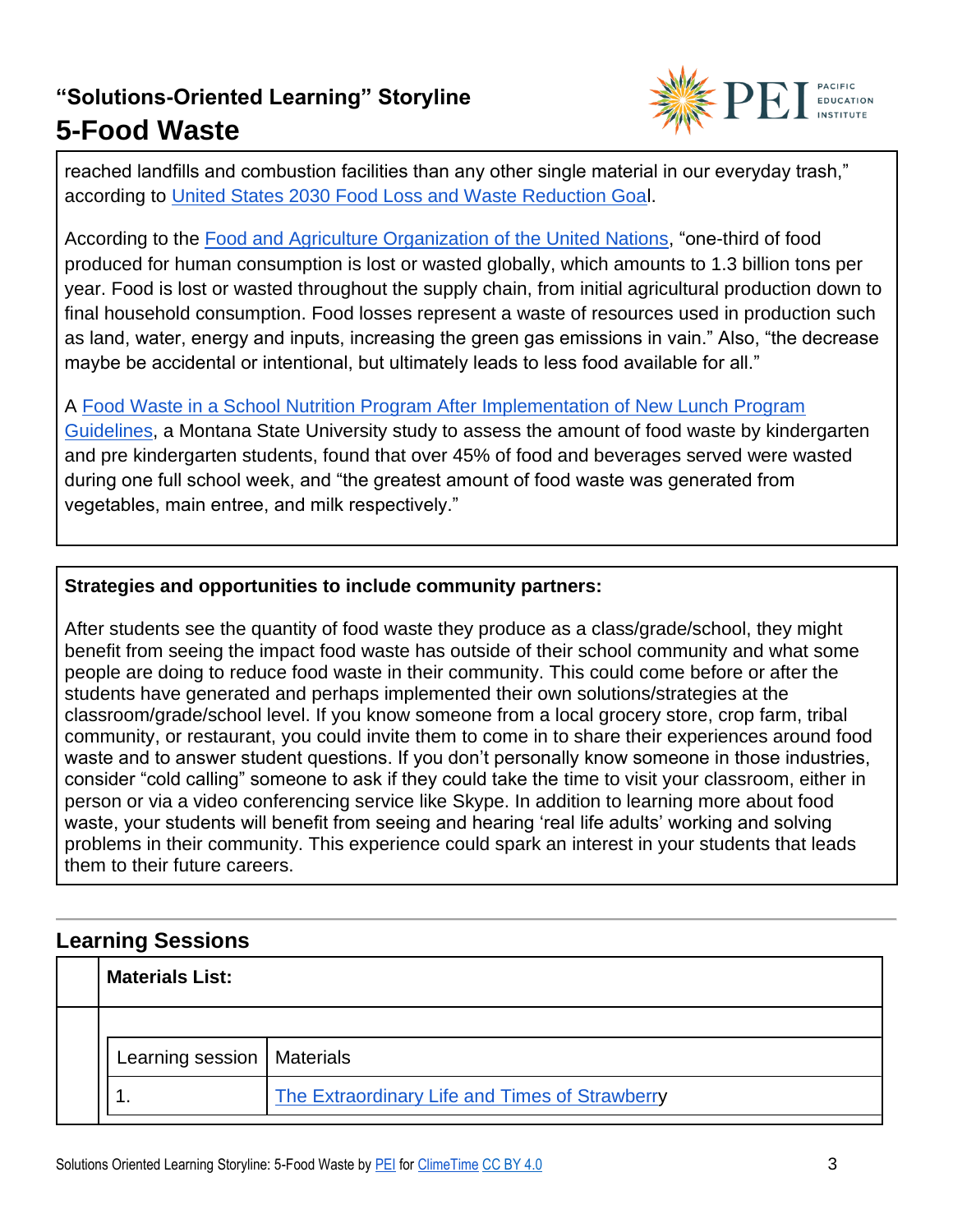

| 2.                                                                                               | Science notebooks or journals for each student                                                                                                                                                                                                                                                                                                                                                                                                                                                                                                                                                                               |  |  |
|--------------------------------------------------------------------------------------------------|------------------------------------------------------------------------------------------------------------------------------------------------------------------------------------------------------------------------------------------------------------------------------------------------------------------------------------------------------------------------------------------------------------------------------------------------------------------------------------------------------------------------------------------------------------------------------------------------------------------------------|--|--|
| 3.<br>Copies of pre-assessment for each student (printed rubric for each<br>student is optional) |                                                                                                                                                                                                                                                                                                                                                                                                                                                                                                                                                                                                                              |  |  |
| 4.                                                                                               | <b>The Extraordinary Life and Times of Strawberry</b>                                                                                                                                                                                                                                                                                                                                                                                                                                                                                                                                                                        |  |  |
| 5.                                                                                               | Six 5 gallon LABELED buckets (labeled, see details in learning<br>session) per class of students.<br>Trash bags to line the buckets making for easier cleanup.<br>One large trash can borrowed from custodial staff                                                                                                                                                                                                                                                                                                                                                                                                          |  |  |
| 6.                                                                                               | Buckets with food and liquid waste and one empty bucket for<br>$\bullet$<br>weighing/modeling<br>A luggage scale, if possible. If not, a bathroom scale can work but<br>is more difficult for this purpose.<br>Gloves, aprons, eye projection for all students who will come in<br>contact with the waste.<br>Clipboards, paper and pencils for students who will capture data<br>during the sort.<br>Blue tarps, contractor bags, or plastic drop cloth /visqueen - large<br>enough to spread the solid waste out onto<br>Large trash can (from the cafeteria) to dispose of solid waste after<br>it is sorted and counted. |  |  |
| 7.                                                                                               | <b>Food Waste Calculator</b><br>The Carbon Cycle Game (details on the link)<br>7 Dice<br><b>7 Station Signs</b><br>$\circ$<br><b>7 Station Movement Directions</b><br>$\circ$<br>Data record sheets for each student<br>$\circ$<br><b>The Greenhouse Effect</b><br><b>Greenhouse Effect Demo</b><br>2 clear 2-liter soda bottles (remove the label, bottle cap,<br>$\circ$<br>and rinse it out)<br>Water<br>$\circ$<br>Duct tape (alternative: clay)<br>O<br>Scissors<br>$\circ$<br>2 glass thermometers (alternative: digital thermometer<br>$\circ$<br>probes)                                                             |  |  |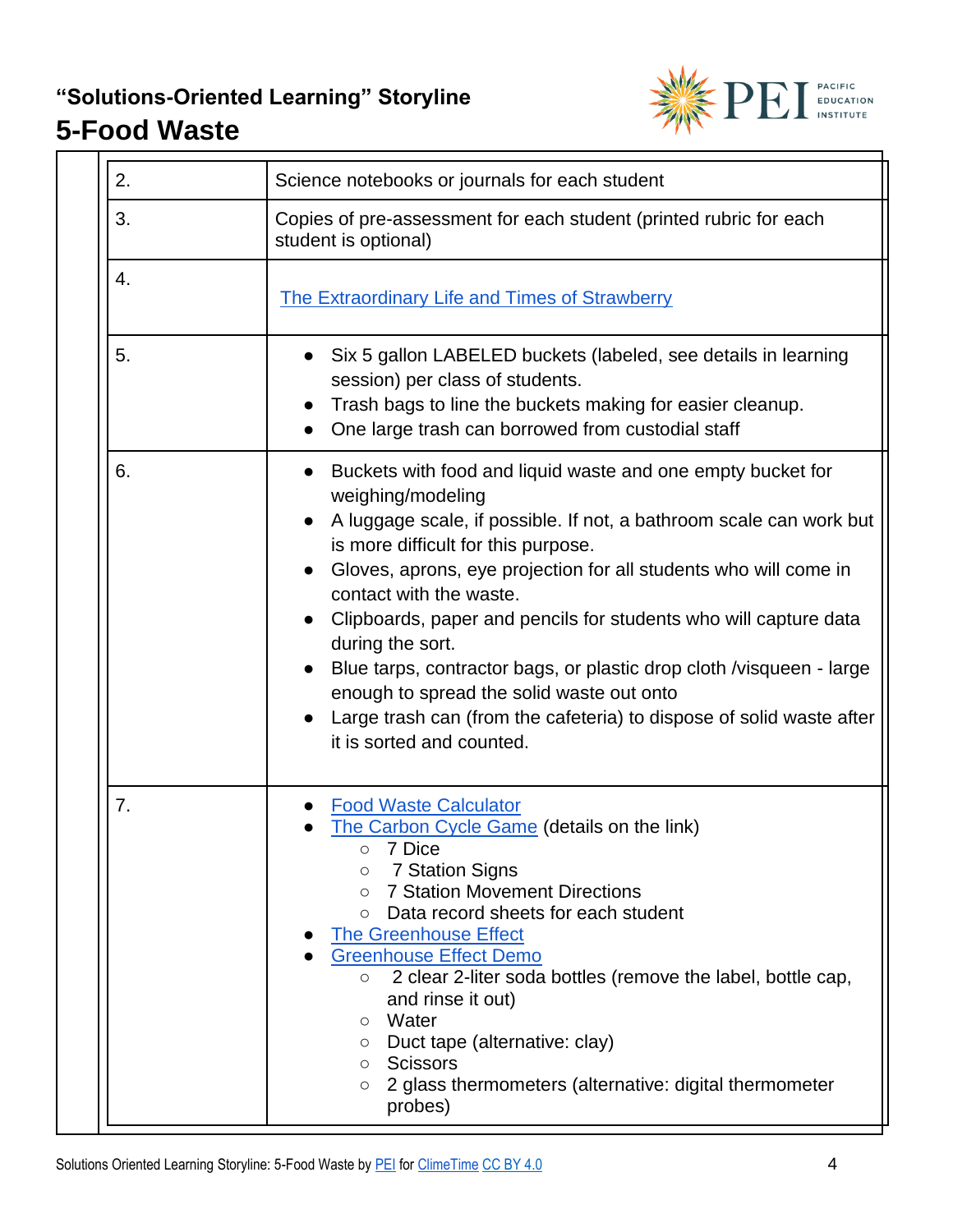

## **5-Food Waste**

|     | $\circ$ 2-4 seltzer tablets<br>Tabletop lamp (at least 100W bulb)<br>$\circ$<br>Timer<br>$\bigcirc$ |  |
|-----|-----------------------------------------------------------------------------------------------------|--|
| 8.  | Video options dependent on your region and local Tribal Nation                                      |  |
| 9.  | <b>Video - Grass Roots</b>                                                                          |  |
| 10. | Dependent on teacher choice- see learning session for suggestions                                   |  |
| 11. | Copies of post-assessment for each student (printed rubric for each<br>student is optional)         |  |

| 1. | <b>Grounding Native Ways of Knowing:</b>                                                                                                                                                                                                                                                                                                                                                                                                                                                                                                                                                                                                                                                                                                                                                                                                                                                                                                                                                                                                                                                                                                                                                                                                                                                                                                                                                                                                                                                                       | <b>Estimated time:</b><br>30 minutes |
|----|----------------------------------------------------------------------------------------------------------------------------------------------------------------------------------------------------------------------------------------------------------------------------------------------------------------------------------------------------------------------------------------------------------------------------------------------------------------------------------------------------------------------------------------------------------------------------------------------------------------------------------------------------------------------------------------------------------------------------------------------------------------------------------------------------------------------------------------------------------------------------------------------------------------------------------------------------------------------------------------------------------------------------------------------------------------------------------------------------------------------------------------------------------------------------------------------------------------------------------------------------------------------------------------------------------------------------------------------------------------------------------------------------------------------------------------------------------------------------------------------------------------|--------------------------------------|
|    | Local Native communities hold important traditional ecological knowledge grounded in<br>stewardship of the land and care for the gifts the land provides for life. In the Native worldview,<br>food is a gift, not a commodity. The work of gathering and preparing food is a well planned<br>journey throughout the course of the seasonal cycle that connects us to the communities that<br>not only sustain us, but teach us how to live in the world. Waste is known as a disrespect of<br>the lives that sustain us and is strictly avoided. Since time immemorial, our local foods, our<br>First Foods, have been well-managed using defined and practiced management rules.<br>Attunement to the landscape and its connected systems, attunement to seasonal cycles and<br>the availability of plants and animals is central to this stewardship. Not taking more than you<br>need is common traditional ecological knowledge. In order to respect the life that was taken, it<br>is important to know how to properly gather, prepare and store foods so that none is wasted.<br>Additionally, in depth ecological and processing knowledge is required so that we only gather<br>what we can use, have the time to process, and can take care of it properly. If someone<br>gathers too much or does not know how long it takes to clean/dry/cook/chop/freeze/store/etc.,<br>they will end up wasting that life and their work. Thus, careful planning and preparation takes<br>place to avoid waste. |                                      |
|    | In addition to not taking too much, we should take and use things in ways that are respectful to<br>the life taken, and in a way that promotes future growth/life, which is very different for each<br>plant and animal. Traditional teachings lead us to gather/hunt/fish in ways that have little<br>negative impact or, more often, have an impact that promotes the life of what we're taking. For<br>example, careful coppicing/cutting back of some trees and shrubs results in strong growth and<br>greater production from that living thing, and the traditional methods of digging camas bulbs<br>aerates the soil and promotes future growth. In addition to consuming thoughtfully, the                                                                                                                                                                                                                                                                                                                                                                                                                                                                                                                                                                                                                                                                                                                                                                                                            |                                      |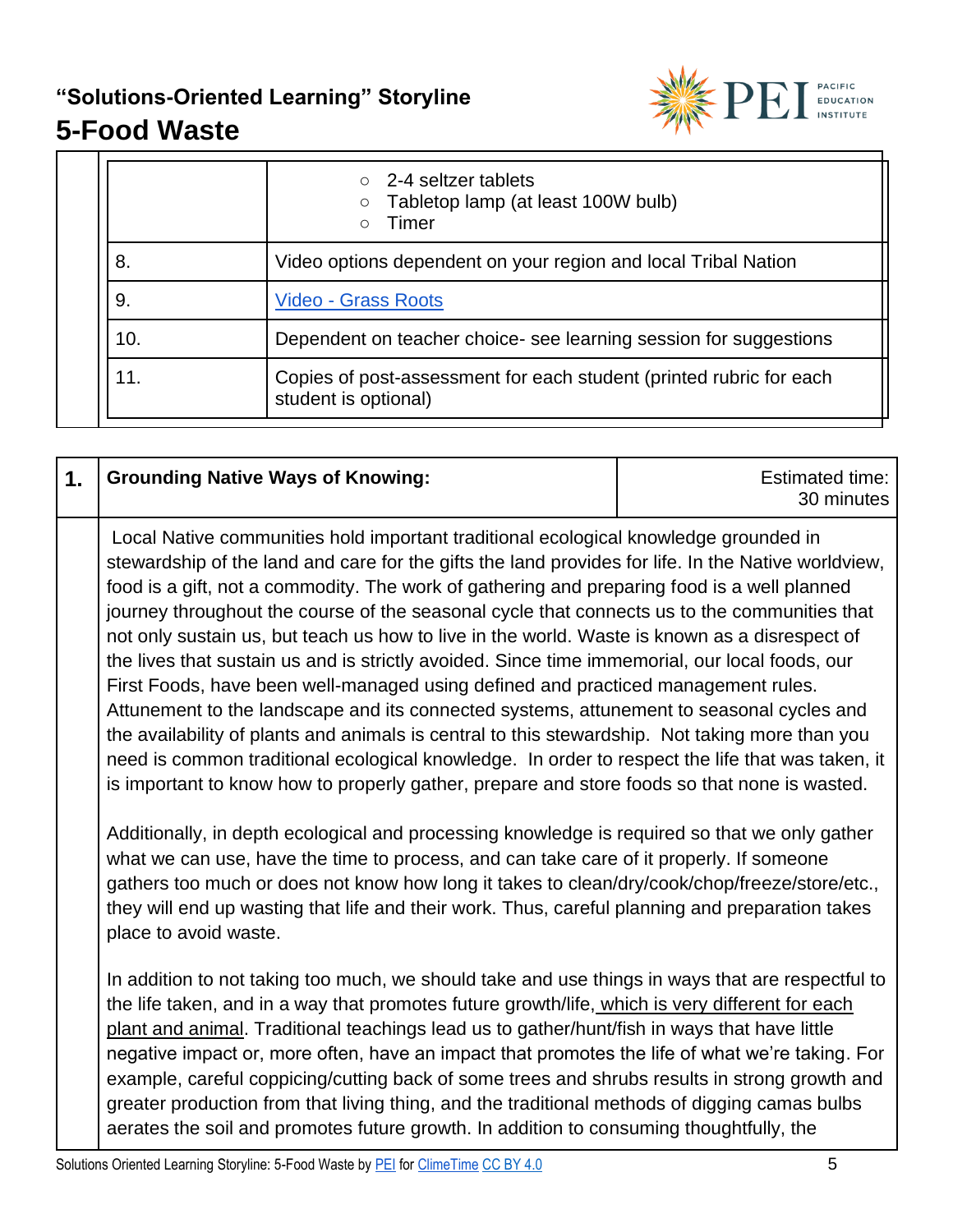### **5-Food Waste**



indigenous perspective on "waste" in general is different from most non-indigenous perspectives. For example, in TEK, we are expected to use all parts of what we take from the earth and use it in the best way. Traditional indigenous food practices and land management conserve & promote biodiversity, maintain a range of ecosystem services, and safeguard rich cultures and traditional ways of life that promote healthy communities.

Story ideas from Cinnamon Bear

- Work with your local tribe to learn locally-relevant stories
- Story of Camas teaches how camas came into the world food is a gift
- Smart Berries Wise coyote tricks badger into eating elk droppings. Pay attention to what you put into your body.

Summary of TEK for food waste:

- 1. Food is a gift
- 2. Take only what you need
- 3. Use as much of the food as you possibly can, even food you think of as waste
- 4. Give back through compost

Watch [The Extraordinary Life and Times of Strawberry](https://vimeo.com/175920034) (2 minutes)

| 2. Examine phenomena: Each day, I see a lot of the food<br>that is served at my school end up in the waste | Estimated time:<br>50 minutes |
|------------------------------------------------------------------------------------------------------------|-------------------------------|
| containers in the cafeteria.                                                                               |                               |

Waste Walk: Have students prepare to note scientific observations in journal entries during waste walks around public areas of your school where work occurs, including the cafeteria, during different times of a day: morning, during or immediately after lunch, and/or afternoon. Allow the students to discover and record, in a science notebook/journal, locations and evidence of waste they notice (write or draw). The evidence could be noted as the fact of waste itself: waste in a garbage can, pencils or pens on the floor, etc., or it could be evidence of waste inferred: the garbage can itself, the drain in a sink or fountain, a broom or mop. After each waste walk, return to the classroom and debrief the time, location, evidence noted, and reason why they think the evidence was a fact or inference.

| <b>Pre Assessment</b>                                                | <b>Estimated time:</b><br>50 minutes |
|----------------------------------------------------------------------|--------------------------------------|
| 5-Food Waste Pre-Assessment<br><b>5-Food Waste Assessment Rubric</b> |                                      |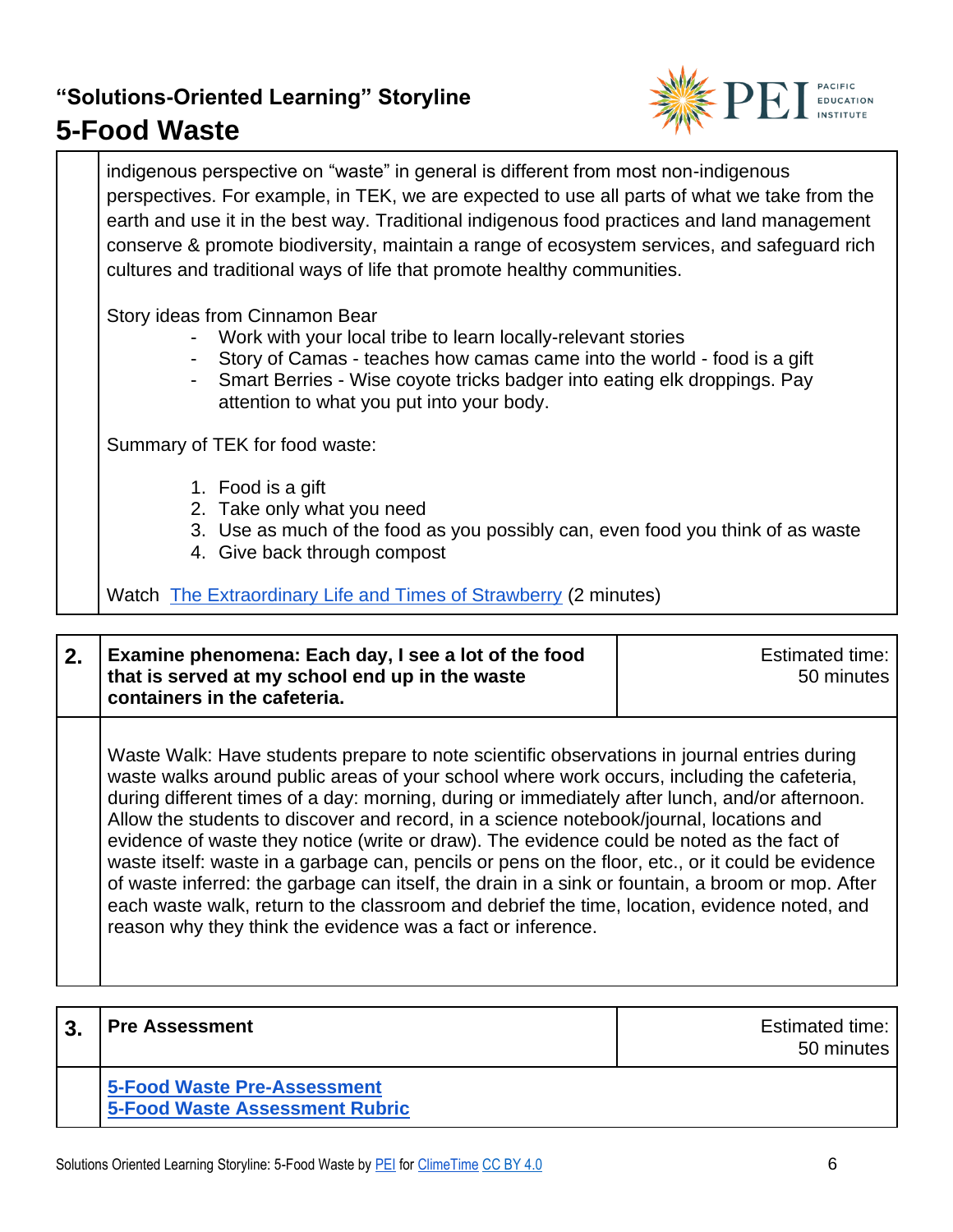## **5-Food Waste**



| 4. | <b>Guiding Question: What is waste?</b>                                                                                                                                                                                                                                                                                                                                                                                                                                                                                                                                                                                                                                                                                                                                                              | <b>Estimated time:</b><br>Two 60 minute sessions |
|----|------------------------------------------------------------------------------------------------------------------------------------------------------------------------------------------------------------------------------------------------------------------------------------------------------------------------------------------------------------------------------------------------------------------------------------------------------------------------------------------------------------------------------------------------------------------------------------------------------------------------------------------------------------------------------------------------------------------------------------------------------------------------------------------------------|--------------------------------------------------|
|    | 1. From the Waste Walk, project sample journal entries. Ask students:<br>a. Is there a way to measure or quantify the waste (quantitative) or is it only<br>notable by description (qualitative)?<br>b. Is there an area of waste that seems significant with respect to value or<br>volume?<br>c. Suggest the value of food as a gift as shared in indigenous perspectives from<br>learning session 1 and ask if this might be worthy of closer, scientific analysis.<br>d. Explain to the class there are protocols to study food waste and for good<br>reason as food waste is one of the most significant wastes humans create for<br>the environment.<br><b>OR</b>                                                                                                                              |                                                  |
|    | 2. Student-centered option – Group the students (3-4) and ask them to<br>a. Review and compare similarities and note differences in their waste<br>observations over the prior day(s).<br>b. Make a claim about the most significant waste noted.<br>c. Support that claim with at least one different piece of evidence from each<br>group member's notes (illustration or written) and<br>d. Add to the claim and evidence an empirically-based reason for further study of<br>this phenomena.<br>e. Post the claims on the wall for a gallery walk.<br>Debrief the observation with the class and share or repeat that science starts<br>f.<br>with a question -- what is waste, where and when did we note waste in our<br>school? Those questions identify refined questions for further study. |                                                  |
|    | 3. One of the most significant wastes in our society is food. Pose the question: How is<br>food wasted? Watch The Extraordinary Life and Times of Strawberry (2 minutes)                                                                                                                                                                                                                                                                                                                                                                                                                                                                                                                                                                                                                             |                                                  |
|    | Note: If lunch occurs in your classroom, this would be an area of study for your waste walks:<br>before / after lunch                                                                                                                                                                                                                                                                                                                                                                                                                                                                                                                                                                                                                                                                                |                                                  |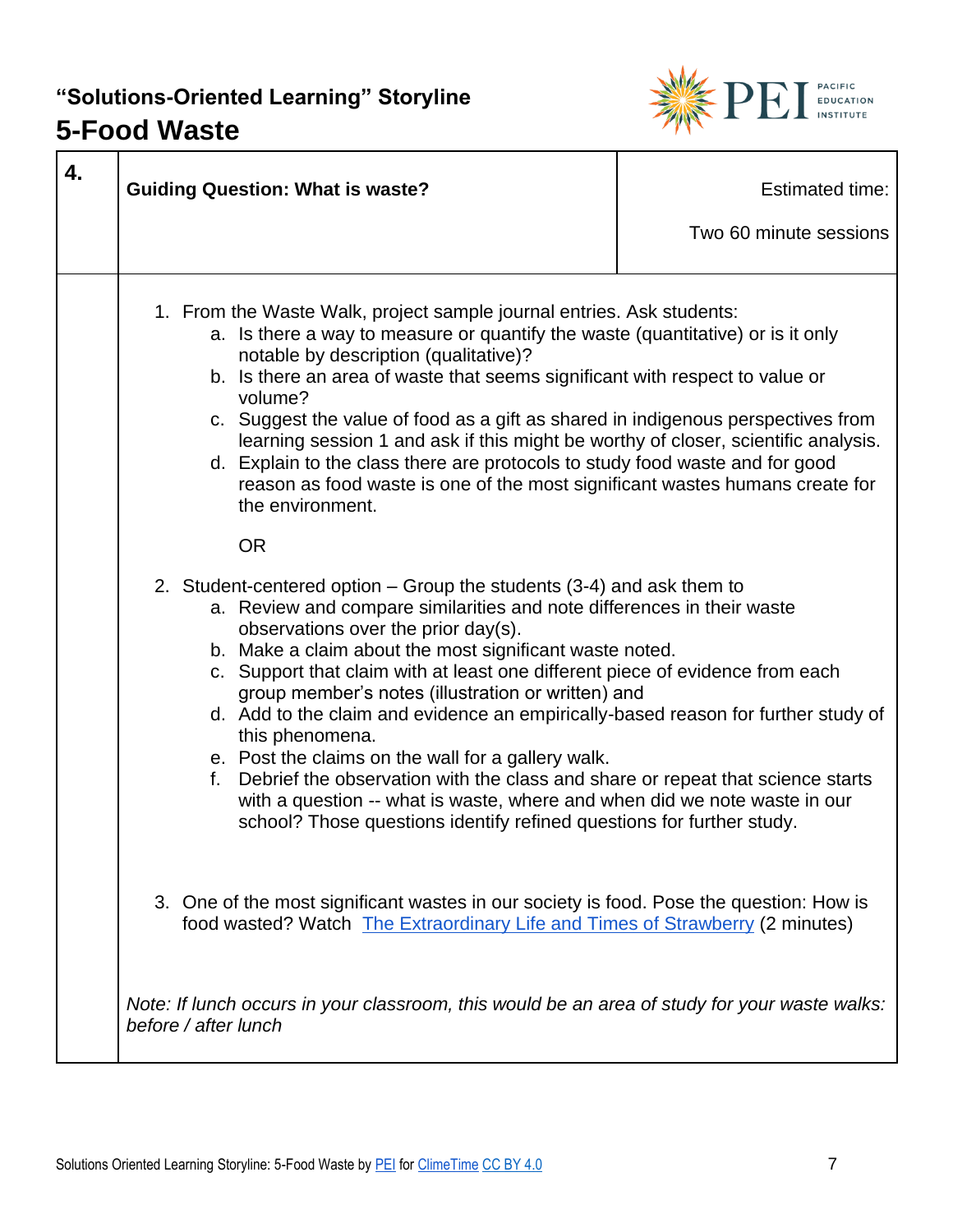

### **5-Food Waste**

| 5. | Guiding question: How much food and what kind of<br>food is wasted at our school?                                                                                                                                                                                                                                                                                                                                                                                                                                                                                                                                                                                                                                                                  |                                                                                                                                                                                           |               | Estimated time:<br>Two 50 minute sessions |
|----|----------------------------------------------------------------------------------------------------------------------------------------------------------------------------------------------------------------------------------------------------------------------------------------------------------------------------------------------------------------------------------------------------------------------------------------------------------------------------------------------------------------------------------------------------------------------------------------------------------------------------------------------------------------------------------------------------------------------------------------------------|-------------------------------------------------------------------------------------------------------------------------------------------------------------------------------------------|---------------|-------------------------------------------|
|    | **Note: Starting in session three, start building in 'exit ticket' type formative assessment -<br>"What did we just do, and how does that reflect local indigenous food traditions and<br>knowledge?"                                                                                                                                                                                                                                                                                                                                                                                                                                                                                                                                              |                                                                                                                                                                                           |               |                                           |
|    | ** Safety considerations**<br>Complete Session 4 and 5 within 24 hrs of each<br>other<br>Food allergies - know the relevant allergies of your<br>students, and work with the school health<br>staff/nurse<br>Take care to ensure food waste (including<br>accidental liquid waste!) doesn't stray from plastic<br>bags/tarps<br>If students single out individual peers for creating<br>specific/too much food waste, interrupt and explain<br>that we are analyzing class data, not individual.<br>Avoid a situation where an individual student or<br>group of students feel bad about their eating habits.<br>This is especially important in this age group, as<br>healthy and unhealthy views on body image and<br>nutrition are forming now. |                                                                                                                                                                                           |               |                                           |
|    | 1. Discuss your plan to audit food waste with the cafeteria staff and ask how they want you<br>to dispose of the liquid waste.<br>2. Gather supplies needed<br>b.<br>C.<br><b>BUCKET LABELS</b><br>Label each bucket with just one item, and only make<br>buckets for items actually being served at lunch on<br>collection day. Don't stray from this list, as these are the<br>categories in an online calculator you'll use later.                                                                                                                                                                                                                                                                                                              | a. ~Six 5 gallon LABELED buckets (see box below) per class of students.<br>Trash bags to line the buckets making for easier cleanup.<br>One large trash can borrowed from custodial staff |               |                                           |
|    | Meat and<br>Fish and                                                                                                                                                                                                                                                                                                                                                                                                                                                                                                                                                                                                                                                                                                                               | Dairy                                                                                                                                                                                     | Grains (rice, |                                           |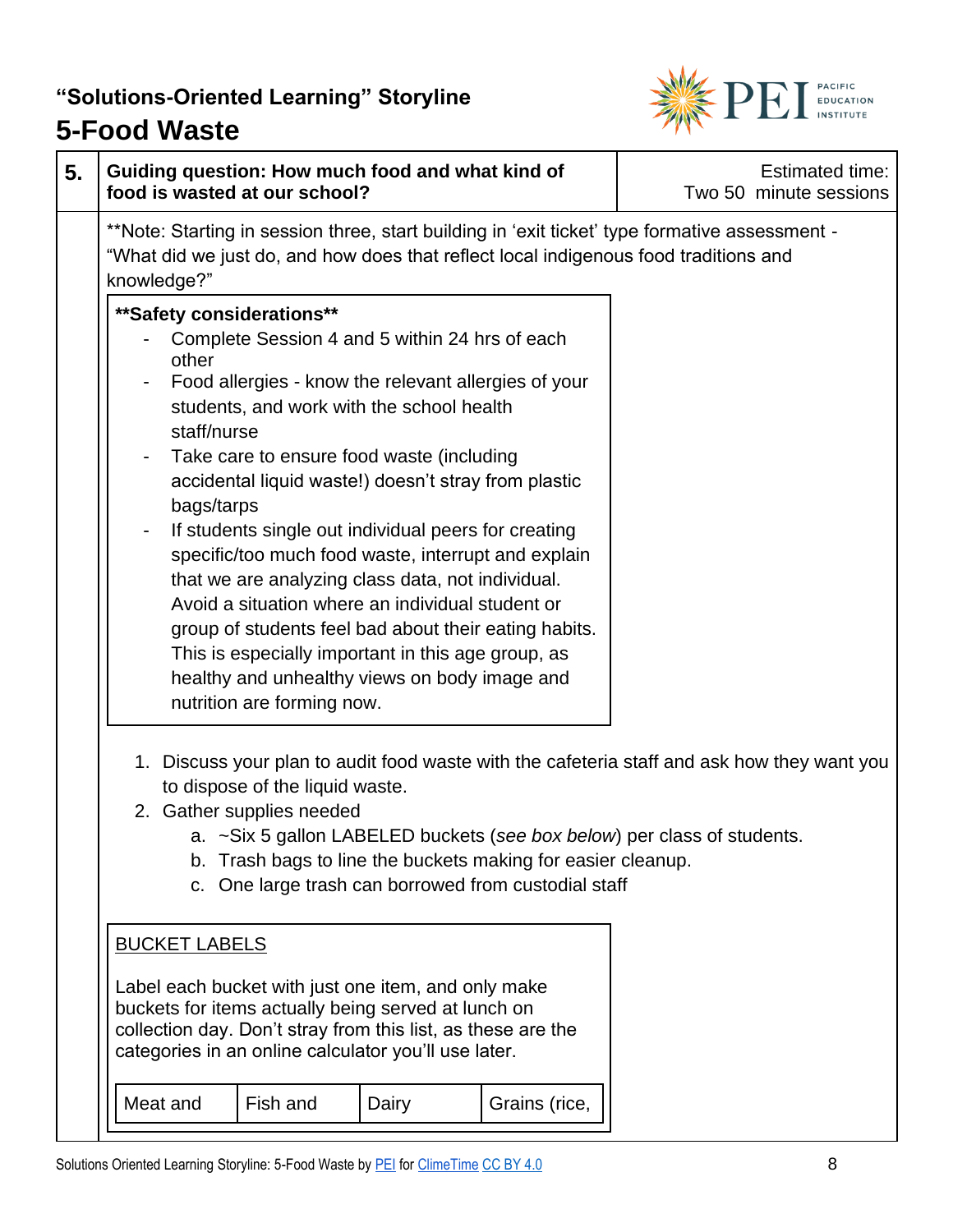

| Poultry | <b>Shellfish</b> | products                   | flour, breads<br>fit best here) |
|---------|------------------|----------------------------|---------------------------------|
| Fruits  | Vegetables       | Beans and<br><b>Pulses</b> | (Other - be<br>specific)        |

- 3. Go to lunch with your students for one day, unannounced. Bring the labeled buckets. As students begin to finish, share with them the cleanup protocol for today - food and milk goes in labeled buckets, all non-food waste (packaging, milk cartons) and food without a bucket goes into trash/recycling as usual (Optional: You can also collect non-food waste and collect data on that as well). Revealing that you are collecting the waste too early might lead some students to behave differently than they typically would, so waiting until close to dismissal time works best.
- 4. Once the buckets get half full, consider stopping the collection of that item or switch to a different bucket if you have one. A half-full bucket of liquid can weigh 25 pounds!
- 5. Get a count of how many students were present during this collection. Note this number; it will be useful later in the data analysis stage.
- 6. Ask for student help to transport the buckets from the cafeteria back to the classroom; dismiss as usual.

| 6. | Guiding question: How can we collect reliable, scientific<br>data about food waste?                                                                                                                                                                                                                                                                                                                                                                                                                                                                                                                                                                                                                                                                                                                                       | <b>Estimated time:</b><br>50 minutes |
|----|---------------------------------------------------------------------------------------------------------------------------------------------------------------------------------------------------------------------------------------------------------------------------------------------------------------------------------------------------------------------------------------------------------------------------------------------------------------------------------------------------------------------------------------------------------------------------------------------------------------------------------------------------------------------------------------------------------------------------------------------------------------------------------------------------------------------------|--------------------------------------|
|    | Sort and Analyze<br>1. Remind cafeteria staff that you (or students?) will be returning the large trash can today,<br>with solid waste inside. Remind them of the plan you made with them to dispose of the<br>liquid waste.<br>2. Gather supplies needed<br>Buckets with food and liquid waste and one empty bucket for weighing/modeling<br>$\circ$<br>A luggage scale, if possible. If not, a bathroom scale can work but is more<br>$\circ$<br>difficult for this purpose.<br>Gloves, aprons, eye protection for all students who will come in contact with the<br>$\circ$<br>waste.<br>Clipboards, paper and pencils for students who will capture data during the sort.<br>$\circ$<br>Blue tarps, contractor bags, or plastic drop cloth /visqueen - large enough to<br>$\circ$<br>spread the solid waste out onto. |                                      |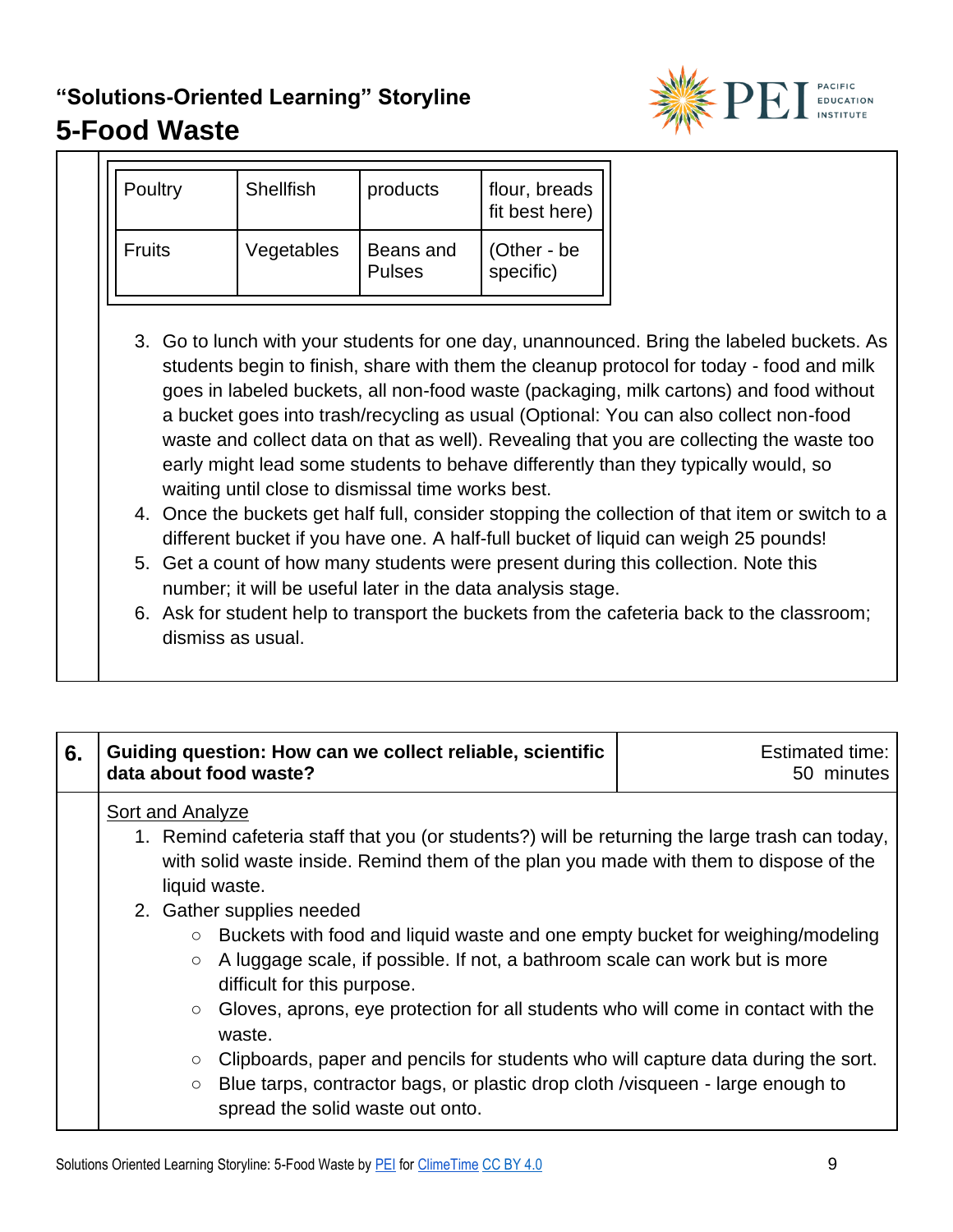

- Large trash can (from the cafeteria) to dispose of solid waste after it is sorted and counted.
- 3. To limit/prevent future mess, try to drain excess liquids out of the "solid waste" buckets. This can be done before students join you, or anytime before step #7 below.
- 4. Weigh an empty bucket in front of students, and note that bucket's mass on a chart. Ask why this is useful information to know? (Answer: When we weigh the buckets with waste inside, we can subtract the mass of the empty bucket to find the mass of the waste inside).
- 5. Assign student roles
	- "Recorder" These students are equipped with clipboards, pencils, recording sheets (see below for "Food Waste Collection" document), and lined paper for other observations. They capture the weights of each bucket with units, write down observations they make and the observations of those around them as they are said aloud. These students should check in with each other often to ensure they've recorded the same numbers and resolve any differences as they arise.
	- "Weigher" weighs buckets with waste inside, subtracts weight of empty bucket, records weight for EACH bucket
	- "Spreader/sorter" When each SOLID (never liquid) bucket is weighed and recorded, these students carefully and calmly pour/distribute the solid waste onto the tarp into a single layer so observations can be made. These students are available to move things around on the tarp if "Counters" request that help.
	- "Non-food hunter" Looks for non-food items (packaging, forks, etc.) and disposes of them in the trash can. Ideally, these items wouldn't be present and/or would be removed before weighing buckets, but this isn't always practical.
	- "Counters" Tally and record number of individual items from the tarp how many apples, how many carrots (estimated), how many pieces of bread, etc. These students also capture other anecdotal observations that they find interesting or potentially relevant.
	- "Clean Team" armed with paper towels, these students are tasked with preventing and resolving messes. They watch for spills, messy behavior, etc., and check in with the teacher when they have concerns. As "counters" finish with a tarp full of waste, they lead the disposal from the tarp to the trash can, and the resetting of the tarp for the next bucket of solid waste.
- 6. Students meet in their "student role" groups and talk through their jobs. Students discuss the following questions - "Why is our job important to this process? What might be a challenging part of our job? What can we do to make sure things don't get messy and/or unsafe?" Lead a class discussion on these questions, asking each group to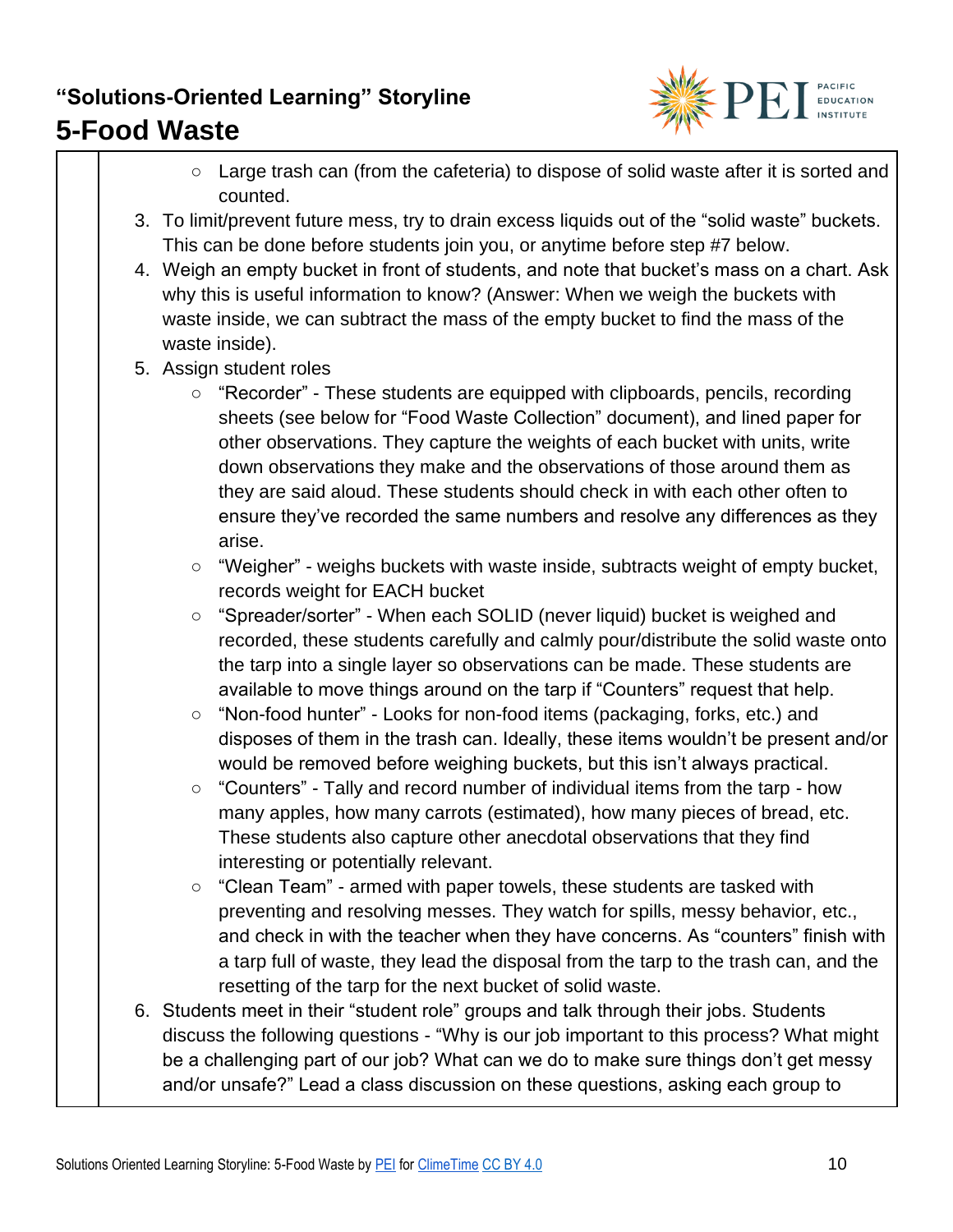### **5-Food Waste**



report. If you see that a student is not prepared to safely/responsibly serve in their assigned role, change the role now.

- 7. OPTIONAL-Sort! Do this outdoors or on a tile floor, never on carpet. Model calm and slow sorting, then when students show they are ready, turn them loose.
- 8. Once the last solid waste bucket has been weighed, counted, and cleaned up, lead the class in a more thorough cleanup of the area - return the trash can to the cafeteria, and dispose of the liquid waste as planned with the cafeteria staff.
- 9. Lead a discussion on the process (try not to get too far into results and data today) of sorting waste, any insights it revealed, and questions it brought up. Record these insights and questions for future conversation.

| $\overline{7}$ . | Guiding question: What is the effect of food waste in the<br>environment?                                                                                                                                                                                                                                                                                                                                                                                                                                                                                                                                                                                                                                                                                                                                                                                                                                                                                                                                                                                                                                                                                                                                                                                                                                                                                                                                                                                                                                                                                                                          | <b>Estimated time:</b><br>45 minutes |  |  |  |  |  |
|------------------|----------------------------------------------------------------------------------------------------------------------------------------------------------------------------------------------------------------------------------------------------------------------------------------------------------------------------------------------------------------------------------------------------------------------------------------------------------------------------------------------------------------------------------------------------------------------------------------------------------------------------------------------------------------------------------------------------------------------------------------------------------------------------------------------------------------------------------------------------------------------------------------------------------------------------------------------------------------------------------------------------------------------------------------------------------------------------------------------------------------------------------------------------------------------------------------------------------------------------------------------------------------------------------------------------------------------------------------------------------------------------------------------------------------------------------------------------------------------------------------------------------------------------------------------------------------------------------------------------|--------------------------------------|--|--|--|--|--|
|                  | Data analysis<br>1. Discuss the experience of examining all that waste, focusing on scientific observations<br>(not "eww yuck" feelings).<br>2. Use Food Waste Calculator to convert pounds of food waste the class collected into<br>resources (list kg of co2e, liters of water, etc. etc.<br>3. The Carbon Cycle Game - Before students play this game, post the following questions:<br>a. Is the carbon in the ground different from the carbon in the atmosphere? (No, it's<br>all the same carbon, it's just moving around the system.)<br>b. What other systems like this can you think of? (Water cycle, the same molecules<br>of water, H2O, move throughout the system through rain, evaporation, etc.)<br>c. Where, if anywhere, is NEW carbon being made in this system? (Nowhere, all<br>the carbon already exists, but activities, some human some not, move it from one<br>place in the system to the next.)<br>d. What negative impacts do humans have on this carbon cycle? (Pulling carbon<br>out of the ground in the form of fossil fuels, putting it into the atmosphere.)<br>e. Why is that bad? (Greenhouse effect, which we'll learn more about later, but for<br>now we need to know that it makes the planet warmer when there's more CO2<br>going into the atmosphere than is coming out through plant photosynthesis).<br>f. What positive impacts do humans have on this carbon cycle? (They can reduce<br>the amount of CO2/fossil fuels they take from the ground and put into the air;<br>they can take food waste out of the landfill, where it breaks down into |                                      |  |  |  |  |  |
|                  | greenhouse gases, and instead put it in the soil which makes plants grow better).<br>4. Using the video <b>The Greenhouse Effect</b> (2 min), students diagram how Greenhouse<br>Gases work in the biosphere.<br>5 .Model the greenhouse effect Greenhouse Effect Demo.                                                                                                                                                                                                                                                                                                                                                                                                                                                                                                                                                                                                                                                                                                                                                                                                                                                                                                                                                                                                                                                                                                                                                                                                                                                                                                                            |                                      |  |  |  |  |  |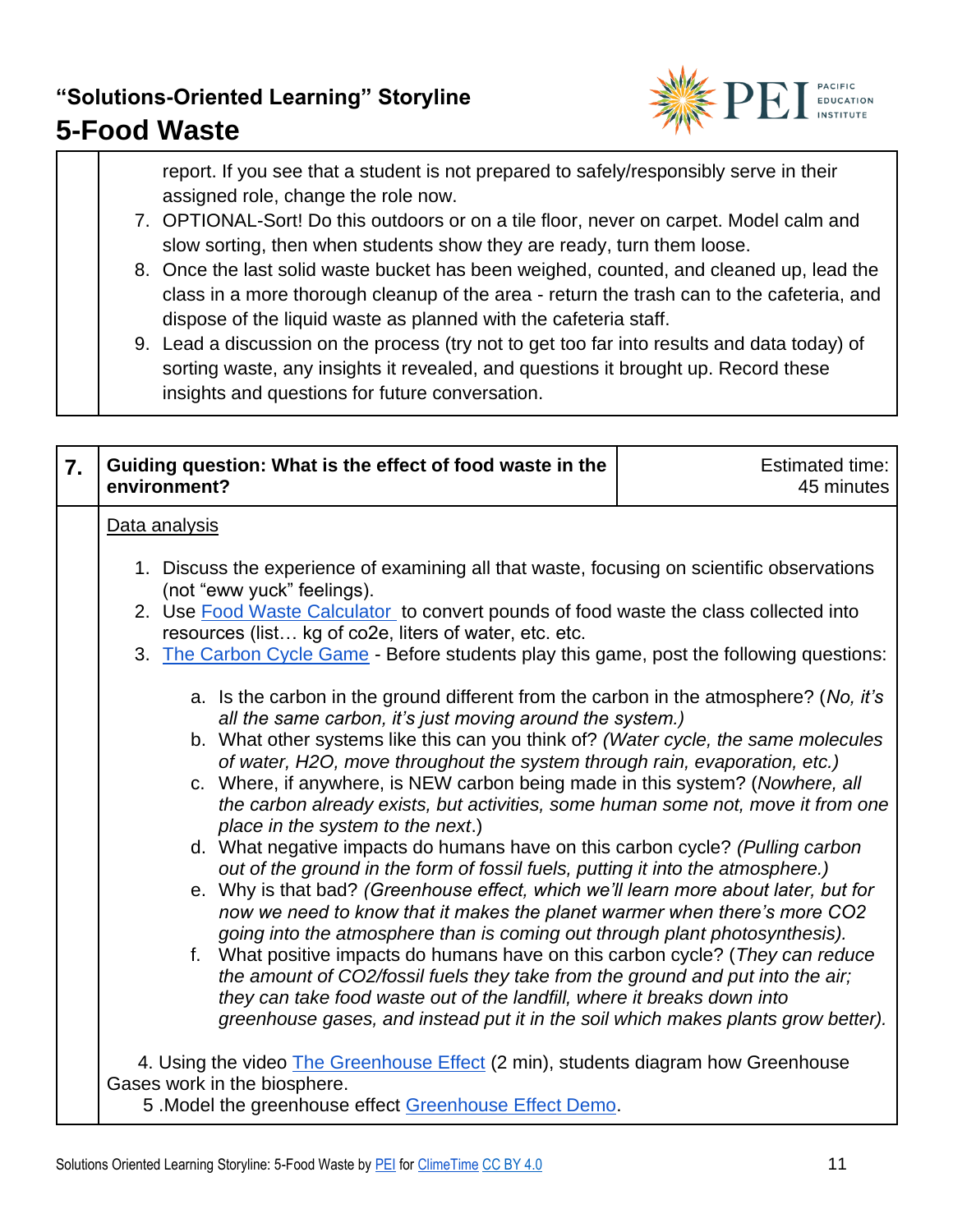### **5-Food Waste**



 6. Students answer the question on their diagram: How do greenhouse gases contribute to climate change.

 7. Students discuss their impact on the planet, our school's impact on the planet, our district's impact, etc. etc. Use powers of 10 to multiply, when possible. Create grade-level appropriate visual representations of data (edible vs inedible, biotic vs abiotic).

 8. Exit ticket: "Where does the matter and energy from our food waste go after we put it in our trash can?"

 9. Homework/Home connection - Talk to a trusted adult about how eating habits have changed from their childhood to yours. Take notes on the conversation using bullet points and short, efficient phrases.

| 8. | Guiding question: How do Indigenous values and<br>knowledge relate to lessening your carbon footprint?                                                                                                                                                                                                                                                                                                                                                                                                                                                                                                                                                                                                                                                                                                                                                                                                                                                                                                                                                              | Estimated time:<br>50 minutes |
|----|---------------------------------------------------------------------------------------------------------------------------------------------------------------------------------------------------------------------------------------------------------------------------------------------------------------------------------------------------------------------------------------------------------------------------------------------------------------------------------------------------------------------------------------------------------------------------------------------------------------------------------------------------------------------------------------------------------------------------------------------------------------------------------------------------------------------------------------------------------------------------------------------------------------------------------------------------------------------------------------------------------------------------------------------------------------------|-------------------------------|
|    | 1. Pose the question to students: "Think back to your grandparents and great-<br>grandparents, do you think they made more, less, or the same amount of waste as we<br>do?" What changes in culture have led to that?<br>2. Connect with your local tribe ahead of time to ask for help, and invite a guest speaker to<br>share their tribal perspectives with class.<br>3. Read resource(s) and watch short video(s) below to build background on cultural values<br>around waste, and how that has changed over time.<br>4. Create a chart of values around food and waste (don't assume all students have the<br>same values on these topics; this is just a list of different peoples' values). If students<br>don't offer them, include indigenous values you learned from the tribal member.<br><b>Videos and resources</b><br><b>Salmon Boy story video</b><br><b>Salmon Boy-written</b><br>Nettle Saved the People.<br>Reclaiming the Honorable Harvest: Robin Kimmerer TEDxStika - 20 min (A 3 min)<br>version of Honorable Harvest is a good alternative) |                               |

| l 9. | Guiding question: How can we reduce food waste?                                                                                                                                                                                                                                                                                          | Estimated time:<br>45 minutes |
|------|------------------------------------------------------------------------------------------------------------------------------------------------------------------------------------------------------------------------------------------------------------------------------------------------------------------------------------------|-------------------------------|
|      | 1. What is a carbon footprint, and how can I best reduce my carbon footprint by reducing<br>my waste?" Class discussion about carbon footprint. Students brainstorm and plan.<br>Explain to students their menu of options (poster, skit, video, slideshow, annotated<br>graph, picture book/storytelling, Toontastic, StoryBird, etc.). |                               |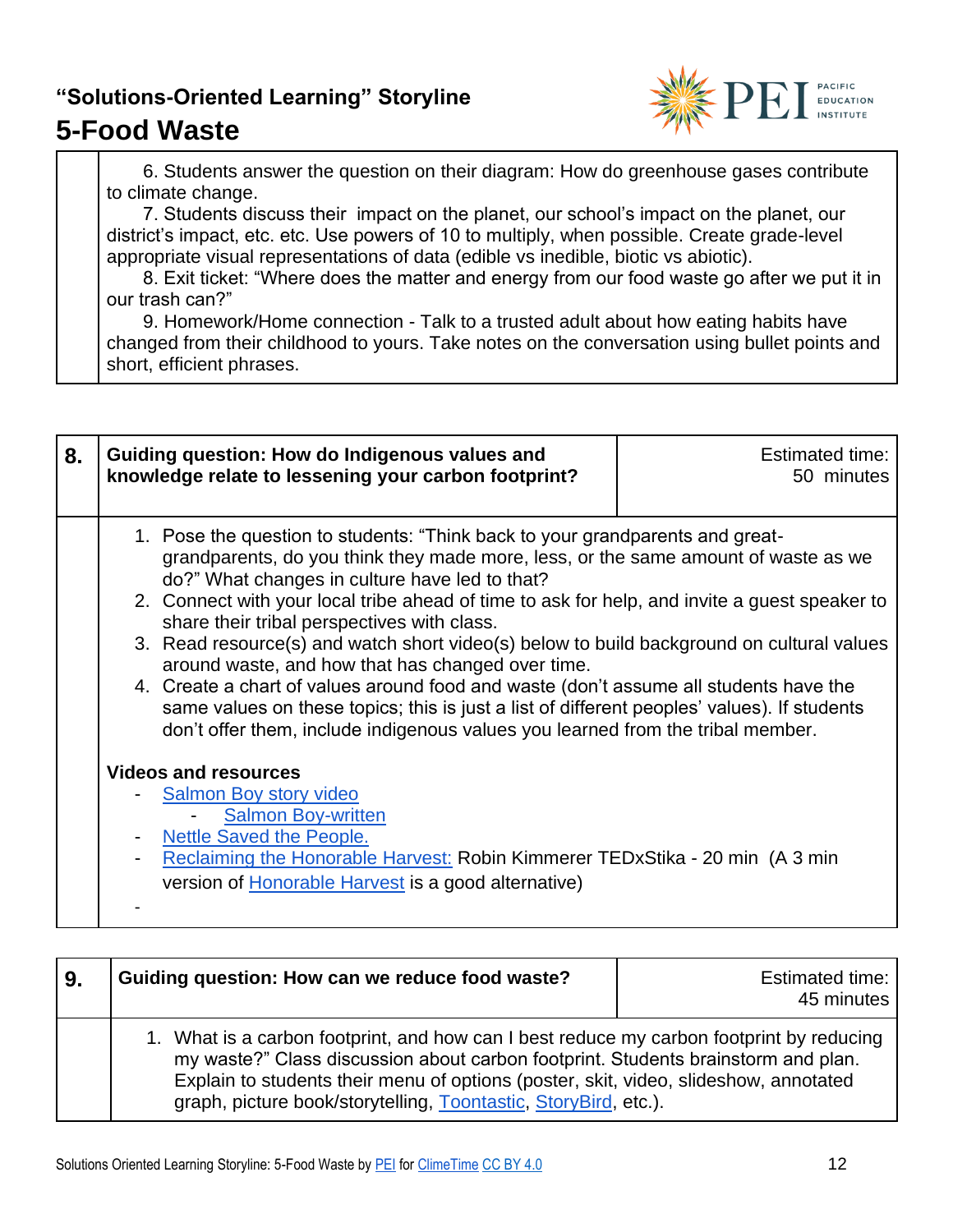

2. Action Plan: "What are you doing that you want to keep doing? What are you doing that want to stop doing? What would you like to start doing that you aren't doing now?" Students create presentations in the form of claim, evidence, and reasoning Presentation of student products to show understanding of "carbon footprint" and how they as individuals will reduce their footprint/impact/waste. After each presentation, peers offer feedback on presentation style AND action plan for reducing individual impact. 3. Video - [Grass Roots](https://matteroftrust.org/global-compost-home/) (4.5 min) Introduce compost as a solution to diverting food waste from the landfill. 4. Use the image showing CO2 (and general environmental) impact of compost vs. landfill. This is a good place to insert some local information about compost facilities in your area. Ш Compost is our highest priority and the lowest hanging fruit. It is the gateway to a carbon balancod systom. Carbon cycle on rangelands by Matter of Trust, © 1998-2020 Matter Of Trust, Inc. a 501(c)(3) Public Charity

| 10. | Possible next steps/off-ramps/actions:                                                                                                                                                                                                                                                                                                                                                                                                                                                                                                                                               |  |
|-----|--------------------------------------------------------------------------------------------------------------------------------------------------------------------------------------------------------------------------------------------------------------------------------------------------------------------------------------------------------------------------------------------------------------------------------------------------------------------------------------------------------------------------------------------------------------------------------------|--|
|     | Other teachers who have implemented this unit of study found that the opportunities for<br>learning continued to unfold the deeper they got into the topic. For teachers who have the<br>time and flexibility to follow those opportunities and interests as they arise, the possibilities<br>are endless for this unit. For other teachers, the unit must conclude on time so the students<br>can move onto the other required units on time. So, here are some possibilities of<br>conclusions to this project, to be done after students share their engineering/design solutions |  |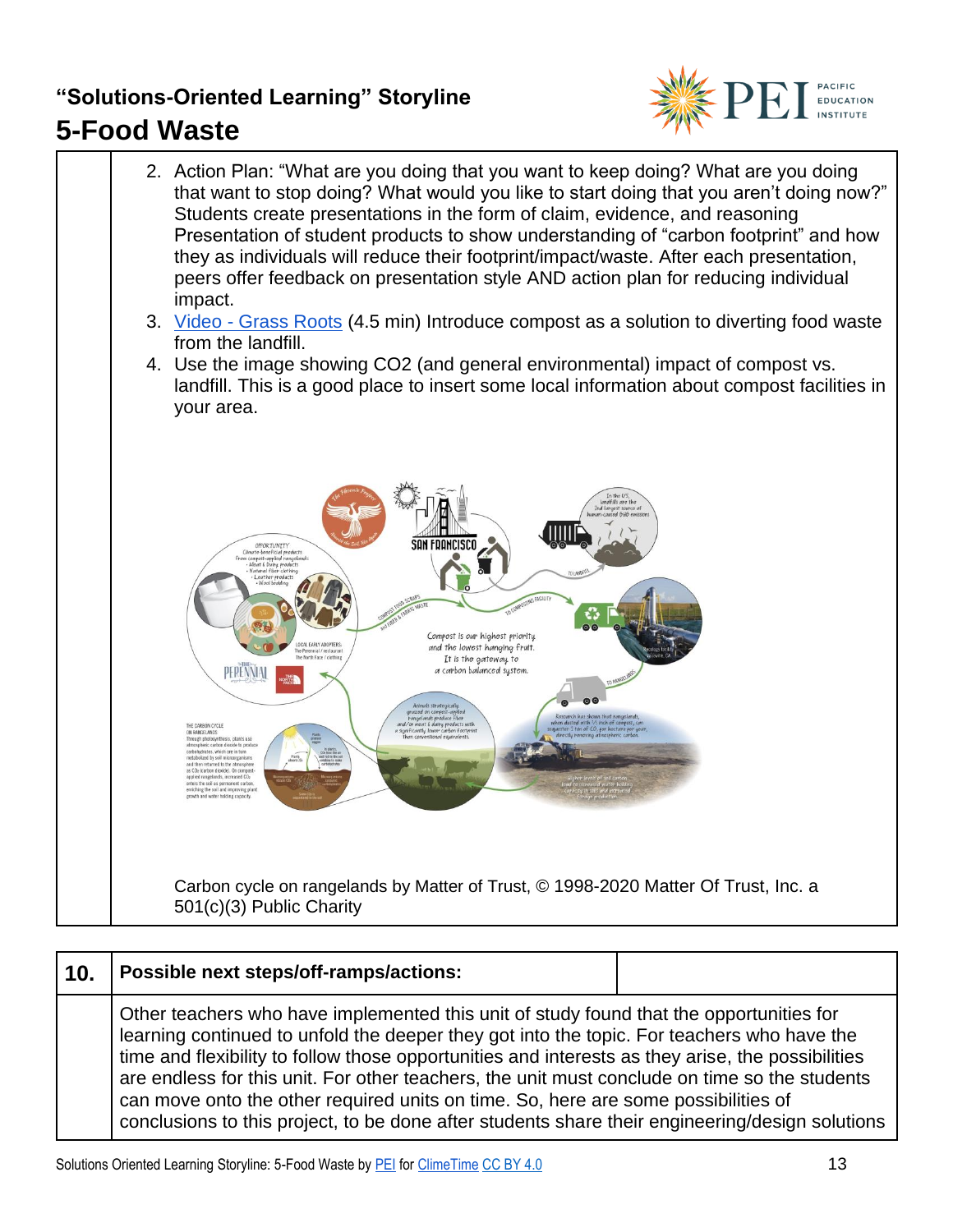

with their peers:

- Students write persuasive essays to school cafeteria staff, school administration, and/or school peers to give recommendations and possible impacts of changes in food serving or eating habits.
- Students create posters showing 'before and after' impacts of their own work on reduction of food waste, and present those posters to a class of students.
- Students prototype their engineering/design solutions to reduce food waste, then present those prototypes in an "invention convention", where other students, teachers and administrators are invited to tour the gallery and hear student presentations.
- Students write fables sharing the tenets of First Foods:

Food is a gift Take only what you need Use what you take Give back

- Read Legend of Salmon Boy if appropriate for the season in your region (others suggested as well in section 2) in addition, read other lesson-based stories from other cultures (fables). Ask what the stories have in common and write these lessons. Share that stories like these are lessons to learn about behavior and occur in different cultures. Particularly relevant are Indigenous legends that share the lessons above. Ask who the characters are in these legends and the fables (commonly animals), and what are their traits (frequently support / antagonize the lesson or are attributed to the animal: trickster coyote or strong lion, etc.). Is there a similar pattern in the stories? And how are the stories resolved?
- Write this pattern on an easel pad or white board leaving space under the pattern elements for the class to brainstorm story element options: characters, traits, lessons, etc. Orally develop some example stories from the pattern elements developed. Ask students to now use the pattern to write their own stories. They can retell a story they heard in practice, create new stories using the pattern elements, or make a completely new story that breaks or modifies the pattern.
- Revise for attributes based on content elements of choice: ELA, social studies, science concepts, etc. For example, in ELA, voice and dialogue work well in this genre, story elements can be symbols of/or examples of science phenomena.
- Make the time to publish: students read the revised stories to the class, post the stories on a bulletin board, etc.
- Share the evolution of stories to demonstrate student growth in parent conferences as well as artifacts illustrating student growth toward meeting content standards.
- If students are interested in what kind of jobs there might be in working to reduce food waste, they can research careers in food sustainability. These careers range from farming and research to media, communication and advocacy positions to policy and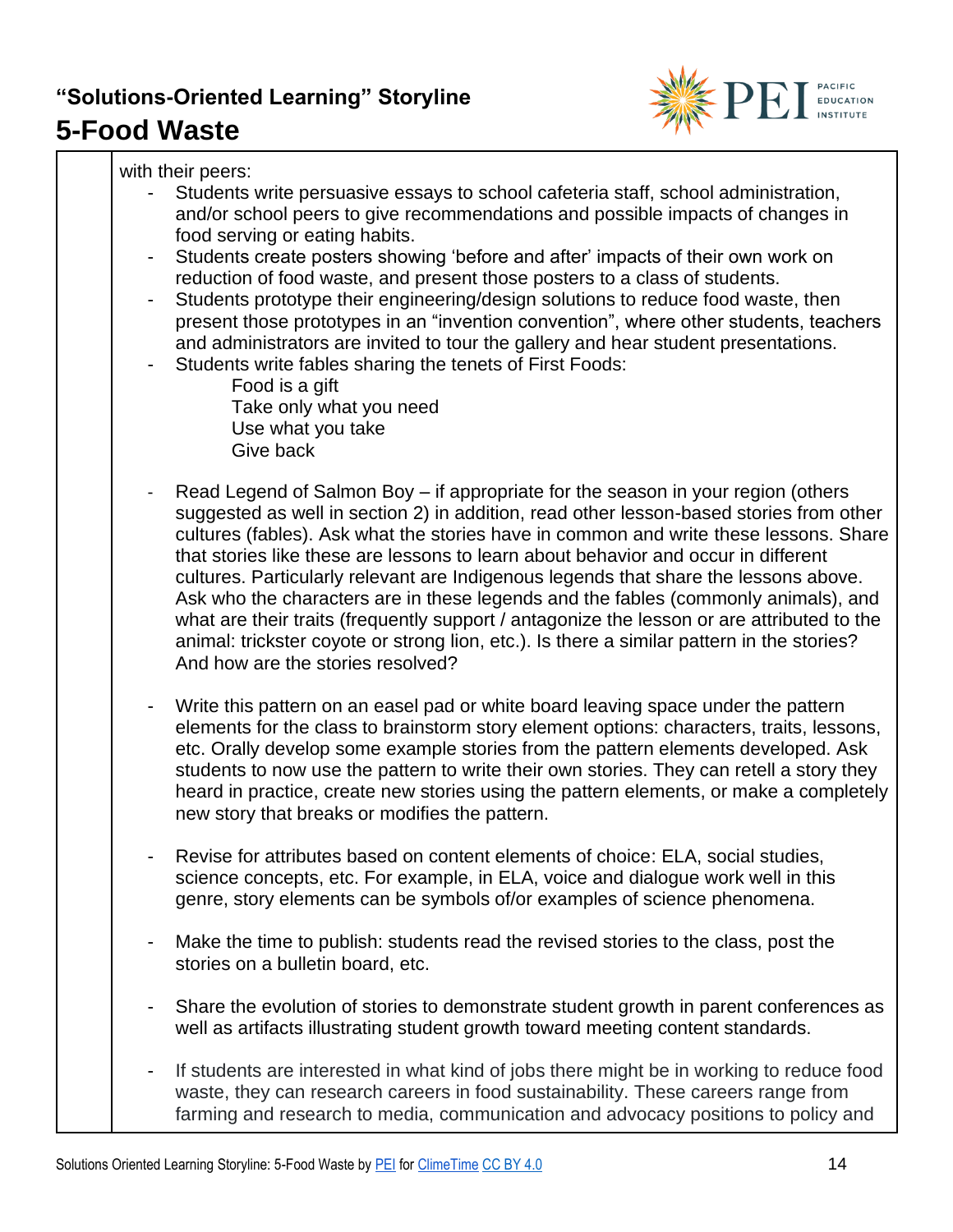

45 minutes

public health jobs. For more detail, see [Get to Work! Jobs in Food Sustainability.](https://foodprint.org/blog/get-to-work-jobs-in-food-sustainability/)

**11. Post Assessment Estimated time: Post Assessment [5-Food Waste Post Assessment](https://pacificeductioninstitute.sharepoint.com/:w:/s/Program/ERKw9GmRa3hNsyIXejqwMekBCm8bn3qdwWzPWjcNBLX_sg?e=VrD3LF) 5- [Food Waste Assessment Rubric](https://pacificeductioninstitute.sharepoint.com/:w:/s/Program/EYtx4-6WJjdOm79u-E7EiG4BD4COBDCiqhvjQuNr3s00hw?e=dHPfmm)**

#### **Reducing Food Waste Resources - [Food Waste Resources](https://pacificeductioninstitute.sharepoint.com/:x:/s/Program/ESNUjBgtKptGtuajbu_pU5EBFyKWz3R8h2t95JpjHdhp0A?e=6ip0w4)**

#### **OER Tracker - Reducing Food Waste- [Food Waste OER Tracker](https://pacificeductioninstitute.sharepoint.com/:x:/s/Program/EY4fYhhQEL9Pgt2ufSbGABgBWAEwbZmJ1MW7tBu486dz4Q?e=crDZIp)**

Pacific Education Institute would like to acknowledge and thank the writing team for their work. The team included Cinnamon Bear, Candy Kristovich, Lourdes Flores Skydancer, Chad Mullen, Shelley Stromholt and Laura Trucker. In you have comments or questions please contact [info@pacificeducationinstitute.org](mailto:info@pacificeducationinstitute.org)

Except where otherwise noted, this work developed by [Pacific Education Institute](https://nam02.safelinks.protection.outlook.com/?url=https%3A%2F%2Fpacificeducationinstitute.org%2F&data=04%7C01%7CElizabeth.Schmitz%40k12.wa.us%7C41f396bd8007472104cb08d946428fd9%7Cb2fe5ccf10a546feae45a0267412af7a%7C0%7C0%7C637618073981325962%7CUnknown%7CTWFpbGZsb3d8eyJWIjoiMC4wLjAwMDAiLCJQIjoiV2luMzIiLCJBTiI6Ik1haWwiLCJXVCI6Mn0%3D%7C1000&sdata=bGDGs0ZeLGXUnzJBFLiT91OzKcAt%2B4CpOx%2Fz7d%2Fj%2BVY%3D&reserved=0) (PEI) for the [Washington Office of Superintendent of Public Instruction,](https://www.k12.wa.us/) is available under a [Creative](https://nam02.safelinks.protection.outlook.com/?url=https%3A%2F%2Fcreativecommons.org%2Flicenses%2Fby%2F4.0%2F&data=04%7C01%7CElizabeth.Schmitz%40k12.wa.us%7C41f396bd8007472104cb08d946428fd9%7Cb2fe5ccf10a546feae45a0267412af7a%7C0%7C0%7C637618073981335914%7CUnknown%7CTWFpbGZsb3d8eyJWIjoiMC4wLjAwMDAiLCJQIjoiV2luMzIiLCJBTiI6Ik1haWwiLCJXVCI6Mn0%3D%7C1000&sdata=EVtTsbTEYq4W788GWvtudjm9DAMzIqPoHLyx5v1hPjk%3D&reserved=0)  [Commons Attribution 4.0 License.](https://nam02.safelinks.protection.outlook.com/?url=https%3A%2F%2Fcreativecommons.org%2Flicenses%2Fby%2F4.0%2F&data=04%7C01%7CElizabeth.Schmitz%40k12.wa.us%7C41f396bd8007472104cb08d946428fd9%7Cb2fe5ccf10a546feae45a0267412af7a%7C0%7C0%7C637618073981335914%7CUnknown%7CTWFpbGZsb3d8eyJWIjoiMC4wLjAwMDAiLCJQIjoiV2luMzIiLCJBTiI6Ik1haWwiLCJXVCI6Mn0%3D%7C1000&sdata=EVtTsbTEYq4W788GWvtudjm9DAMzIqPoHLyx5v1hPjk%3D&reserved=0) All logos and trademarks are the property of their respective owners.

Washington Office of Superintendent of **PUBLIC INSTRUCTION**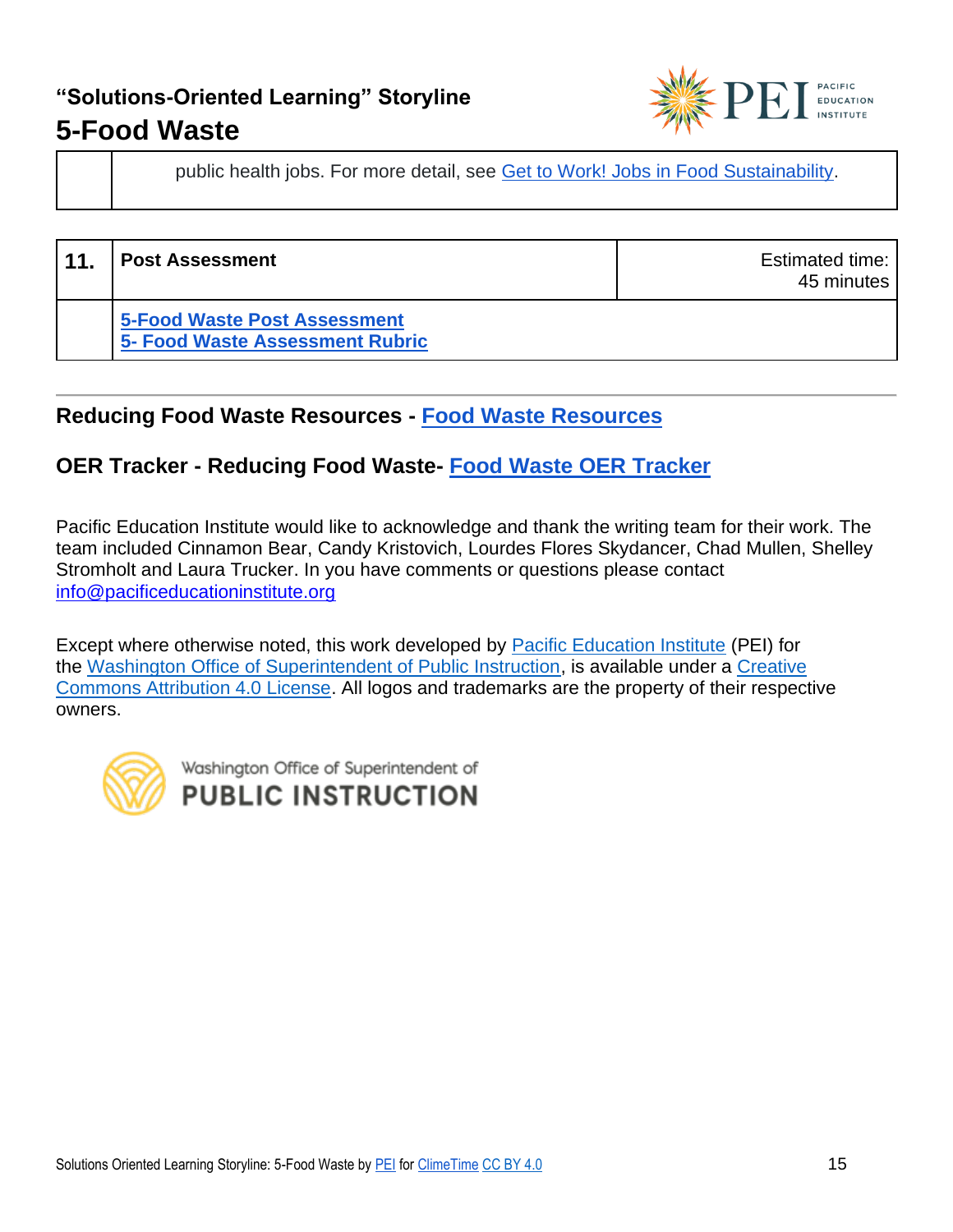

# **Food Waste Audit**

Number of students participating in waste collection: \_\_\_\_\_\_\_\_

Grade, School, Teacher: \_\_\_\_\_\_\_\_\_\_\_\_\_\_\_\_\_\_\_\_\_\_\_\_\_\_\_\_\_\_

Date of collection: \_\_\_\_\_\_\_\_\_\_\_\_\_\_\_\_\_\_\_\_\_\_\_\_\_\_\_\_\_\_\_

| <b>Waste</b><br>accumulated:      | <b>Milk</b> | <b>Meat and</b><br><b>Poultry</b> | <b>Fruits</b> | <b>Veggies</b> |  |
|-----------------------------------|-------------|-----------------------------------|---------------|----------------|--|
| Total weight in<br>bucket in lbs. |             |                                   |               |                |  |
| Minus bucket<br>weight            |             |                                   |               |                |  |
| <b>Weight of</b><br>wasted food   |             |                                   |               |                |  |

To convert liters to gallons: liters x 0.264

Food Waste Calculator: [https://shokawano.shinyapps.io/BEACN\\_Calculator/](https://shokawano.shinyapps.io/BEACN_Calculator/) - use "Type" dropdown list, not "Specific Types" dropdown list

| One Lunch                                                               | <b>Milk</b> | <b>Meat and</b><br><b>Poultry</b> | <b>Fruits</b> | <b>Veggies</b> |  | Total |
|-------------------------------------------------------------------------|-------------|-----------------------------------|---------------|----------------|--|-------|
| Kg CO <sub>2e</sub>                                                     |             |                                   |               |                |  |       |
| Dollar value of<br>food wasted<br>(based on nationwide<br>meal cost)    |             |                                   |               |                |  |       |
| Liters of H20 use<br>in production                                      |             |                                   |               |                |  |       |
| <b>Carbon footprint</b><br>equivalency of<br>driving a vehicle<br>miles |             |                                   |               |                |  |       |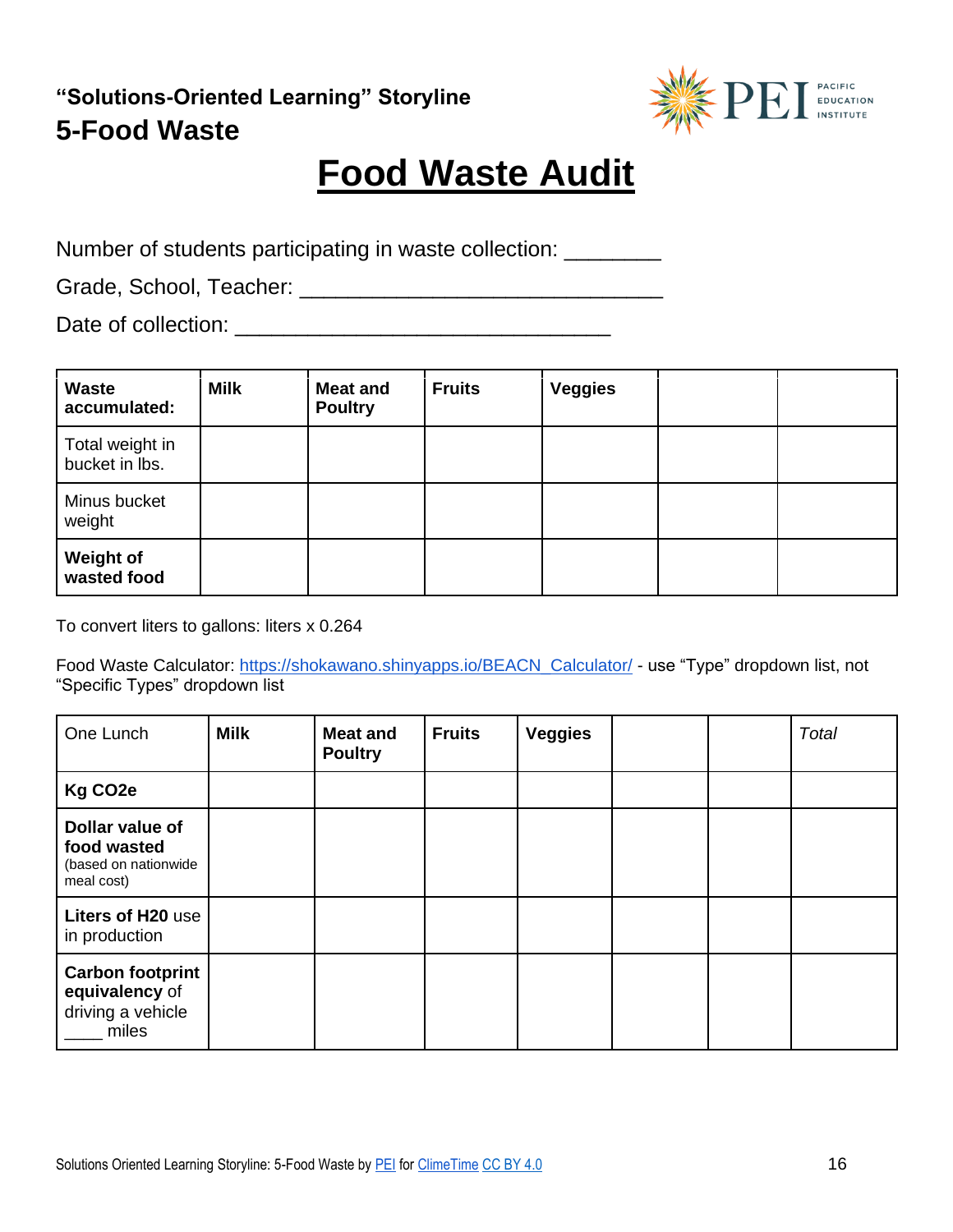#### **5-Food Waste**



Name:\_\_\_\_\_\_\_\_\_\_\_\_\_\_\_\_\_\_\_\_\_\_\_\_\_\_\_\_\_\_\_\_\_ Date:\_\_\_\_\_\_\_\_\_\_\_\_\_\_\_\_\_\_\_\_\_\_

# **Lunch Waste Log**

| Category | Weight |
|----------|--------|
|          |        |
|          |        |
|          |        |
|          |        |
|          |        |
|          |        |
|          |        |
|          |        |
|          |        |
|          |        |
|          |        |
|          |        |
|          |        |
|          |        |
|          |        |
|          |        |
|          |        |
|          |        |
|          |        |
|          |        |
|          |        |
|          |        |
|          |        |
|          |        |
|          |        |

Total lbs: School:

Date of Lunch:

Number of Students Served:

Total Food Waste \_\_\_\_\_\_\_\_\_\_\_\_\_\_\_lbs.

Water wasted in food: \_\_\_\_\_\_\_\_\_\_\_\_\_\_\_\_\_\_\_\_\_\_\_\_\_gallons

Greenhouse gas emissions in wasted food: \_\_\_\_\_\_\_\_\_\_\_\_\_lbs. of CO2e\

Solutions Oriented Learning Storyline: 5-Food Waste by **PEI** for [ClimeTime](https://www.climetime.org/) [CC BY 4.0](https://creativecommons.org/licenses/by/4.0/) 17